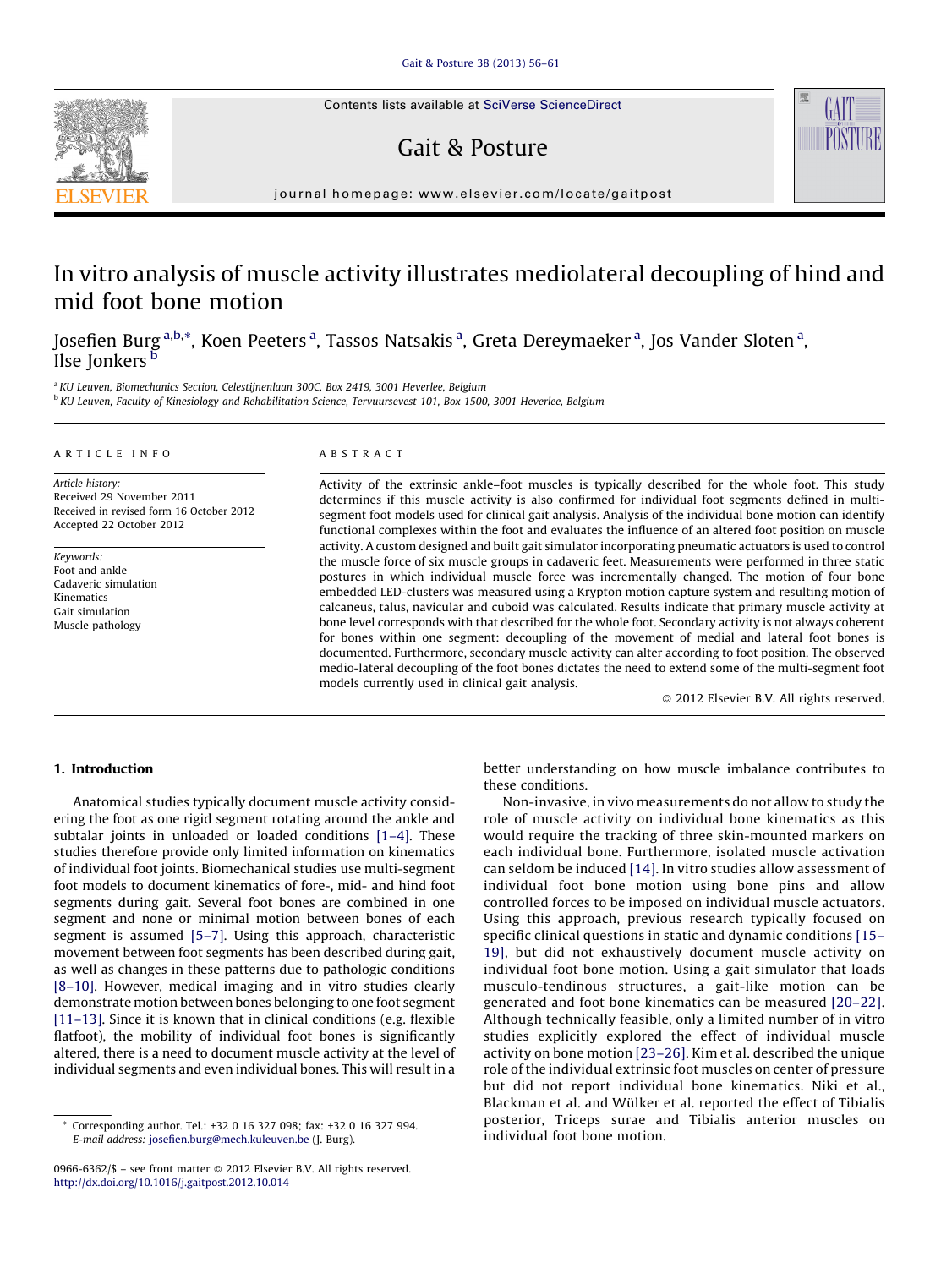

Fig. 1. Design of the in vitro dynamic gait simulator. The simulator consists of a general framework, carrying the actuator bearing frame. The actuators apply loads to a foot, mounted in the center of the actuator bearing frame. A sliding carriage, driven by a servo electric motor drives the foot through the stance phase of gait.

The aim of this study was (1) to determine if muscle activity, as described for the whole foot, is confirmed for individual foot segments as used in clinical gait analysis, (2) to assess the influence of altered foot positions on muscle activity, and (3) to determine the need to differentiate muscle activity within foot segments and consider muscle activity on individual bones, therefore identifying functional complexes of the foot.

#### 2. Materials and methods

#### 2.1. Specimen preparation

Five fresh frozen cadaver specimens, voluntarily donated for scientific research, were tested in a custom designed and built gait simulator (Fig. 1). Following amputation, the feet were kept frozen and brought to room temperature in tepid water before handling and testing. The lower leg was transected at mid-tibial level and imbedded in a cylinder, fitting over the tibia, using polyester resin (Motip Dupli B.V.). This cylinder extends the tibia and allows mounting of the foot in the gait simulator. The tendons of nine extrinsic leg muscles were released, leaving retinaculae, capsules and ligaments intact to prevent interference with the muscles' natural trajectory. The following tendons were grouped in six functional equivalents according to Bogey et al. [\[27\]:](#page-5-0) triceps surae, peroneal muscles (longus and brevis), pretibial muscles (extensor digitorum longus, extensor hallucis longus, tibialis anterior), tibialis posterior, flexor hallucis longus and flexor digitorum longus. To accommodate the attachment of LED clusters for 3D motion analysis, titanium intracortical pins (diameter: 4 mm, length: 50 mm, ICOS, New Deal, France) were inserted in the talus, calcaneus, navicular and cuboid and rigidly secured in the bone with a two component epoxy glue. A custom-designed stabilizing device provided extra stability and prevented axial rotation through three attachment points within the bone (Fig. 2). Anatomical integrity of the cadaveric feet and correct placement of the pins were evaluated by a 0.5 mm spiral CT (Aquillion 64, Toshiba Medical Systems B.V., Japan). These CT scans were also used to define the local anatomical reference frames for kinematic analysis.

## 2.2. Gait simulator

The gait simulator consists of a framework carrying pneumatic actuators that apply force to the tendons of the extrinsic foot–ankle muscles. The force magnitude was calculated based on kinematics and ground reaction forces, measured during a gait analysis trial in a control subject (female, 47.9 kg). Using a musculoskeletal model, inverse dynamics and a static optimization algorithm, the muscle force distribution problem was solved and individual muscle forces during stance were calculated for all relevant muscles [\[28\]](#page-5-0). To allow appropriate dimensioning of muscle forces to actuator capacity, forces were scaled to a body weight of 245N (25 kg). Nylon tendon clamps preventing tendon slippage but allowing application of high forces (1800N) connected the tendons to the actuators. Load cells in series with the actuators measured the actual force applied to the tendons.

The foot was mounted into the simulator by connecting the surrogate tibia to a bar in the center of the device. A force plate (Kistler Multicomponent Force Plate, Kistler Instruments GmbH) supported the foot and varied the force applied by a pneumatic actuator underneath the plate similar to the vertical GRF. All control software was programmed in Labview 8.2 (National Instruments, Austin, Texas, U.S.) and Matlab 7.1 (Mathworks, Natick, Massachusetts, U.S.). For a detailed description on technical specifications of the device, we refer to [\[29\]](#page-5-0).

#### 2.3. Measurement devices

Motion of the foot bones was tracked using a Krypton optoelectronic motion capture system (Krypton K600, Metris, accuracy: 90 micron, sampling frequency: 100 Hz) using five rigid bone-mounted clusters, each containing four active



Fig. 2. Foot, mounted in the gait simulator. Custom built clamps are attached to the tendons of the six muscle groups. A detail of one clamp is shown in the top right of the image. The marker clusters, from which three are visible, are also present. A detail of an intracortical pin with a stabilizing device is shown in the bottom right corner.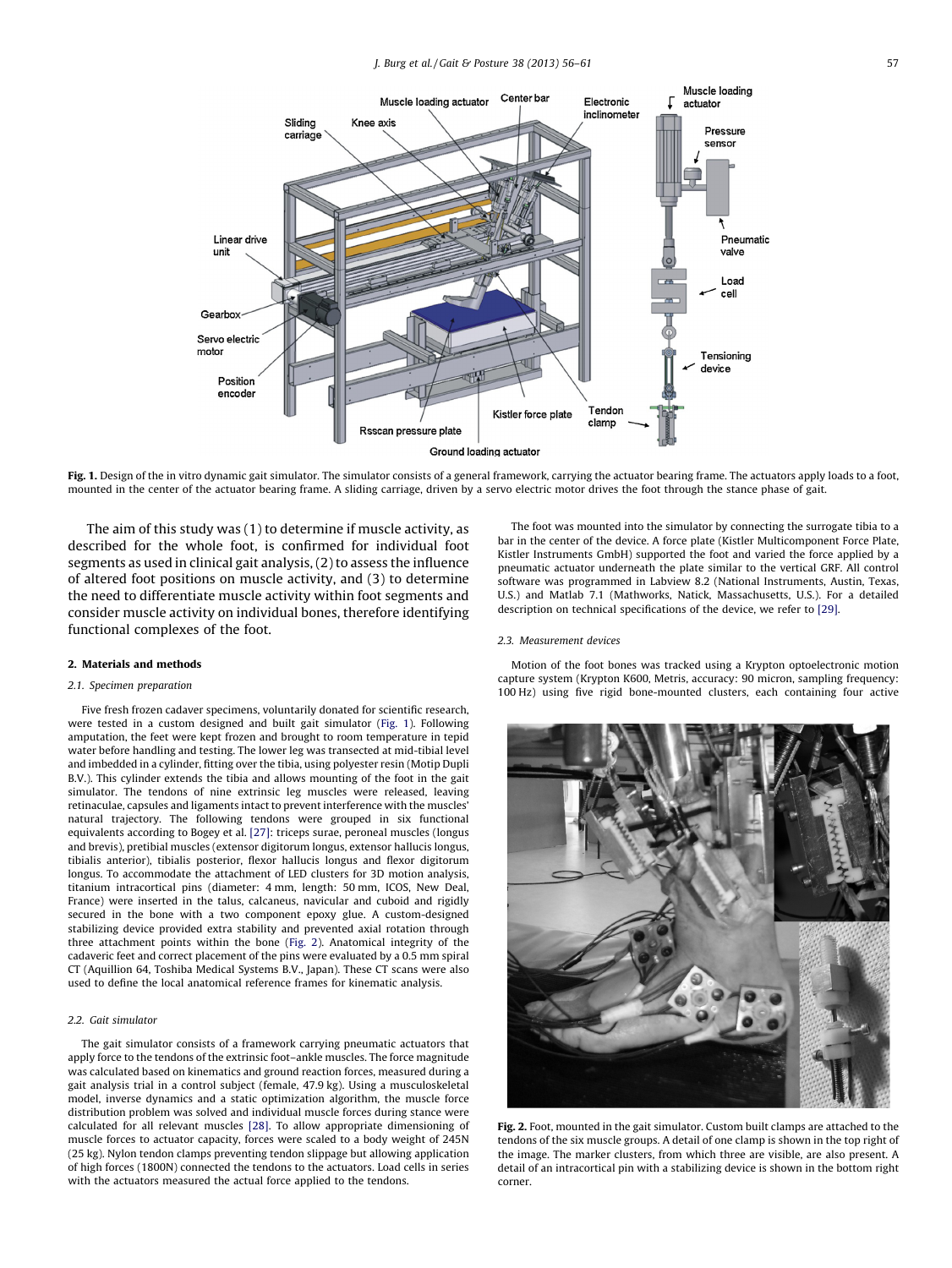# Table 1

Equilibrium forces for all muscle groups and the vertical ground reaction force at P1, P2 and P3. These values represent the reference values from which is started to perform an isolated contraction of a muscle group. Maximal force and the force increase with each step are presented as well.

|                                | Equilibrium forces<br>at $P1$ [N] | Equilibrium forces<br>at $P2$ [N] | Equilibrium forces<br>at $P3$ [N] | Maximal force [N] | Force increase with<br>each step [N] |
|--------------------------------|-----------------------------------|-----------------------------------|-----------------------------------|-------------------|--------------------------------------|
| M. Triceps surae               | 464                               | 442                               | 891                               | 2270              | 145                                  |
| Pretibial muscles              | 521                               | 427                               | 138                               | 825               | 40                                   |
| Mm. Peronei                    | 182                               | 263                               | 110                               | 345               | 40                                   |
| M. Tibialis posterior          | 42                                | 16                                | 84                                | 205               | 40                                   |
| Vertical ground reaction force | 208                               | 289                               | 311                               |                   |                                      |

markers. The Kistler force plate measured the three ground reaction forces and moments (sampling frequency: 1000 Hz).

#### 2.4. Protocol

Three foot postures, relevant to gait, were examined: position 1 (P1) represents heel strike with the shank tilted to  $12^{\circ}$  and the foot in neutral position, position 2 (P2) represents midstance with the foot flat and tibia perpendicular to the ground and position 3 (P3), represents heel rise, with the foot in plantarflexion. For each position, a position-specific force equilibrium was applied (Table 1). Thereafter, the force magnitude of one single pneumatic actuator was increased stepwise, simulating individual muscle contraction. Each step was maintained until a new force equilibrium was reached (Table 1). This was repeated twice for each muscle group in all three foot positions.

3D kinematics were calculated in Matlab 7.1. A global axes system was defined, coinciding with one of the corners of the force plate. For each bone, a local reference frame was defined, based on a set of three anatomical landmarks (Table 2). The landmarks defined the plane of the coordinate frame to which the third axis was defined perpendicularly. The axes of each local frame were then projected into planes of the global system. The 3D bone rotations were derived from the angle between the projected axis and the global axis system. Varus and valgus motion were defined around the anteroposterior axis (X-axis), plantar- and dorsiflexion around the medio-lateral axis (Z-axis) and internal- and external rotation around the dorso-plantar axis (Y-axis). The magnitude of bone rotation as a function of 100N force increase parameterized the slope of the force–rotation curve. This analysis was repeated for all three foot positions. Due to the small sample size, data were handled in a descriptive way. Given the known variability in cadaveric experimentation, variability of rotation direction was quantified based on the percentage of measurements presenting rotation in the one or other direction. If the percentage was below 60%, the measurement was excluded from further analysis. Mean values of rotation were calculated for the remaining trials.

## 3. Results

[Table](#page-3-0) 3 presents an overview of the results. Although the direction of bone rotation was our primary interest, the rotation magnitude was also quantified. These rotations result from the force increase of one isolated muscle perturbing the reference muscle force equilibrium for a specific foot position. Consequently, only rotation due to this additional force increase is quantified, therefore accounting for the differences in rotation magnitude reported in the current and published, dynamic studies [\[21\]](#page-5-0).

- The pretibial muscle group has a consistent dorsiflexion and external rotation activity in all three foot positions. Varus is seen at talus, navicular and calcaneus at P1 and at talus and navicular at P2.

- The activity of Triceps surae muscle induces plantarflexion of all bones in all three foot positions. In the frontal plane, valgus is induced with the exception of the calcaneus and cuboid that perform a varus motion at P3. Transverse plane motion is more variable: internal rotation is present for the calcaneus, navicular and cuboid at P1 and the calcaneus, cuboid and talus at P3, while external rotation is seen for the talus at P1 and P2 and for the navicular at P2 and P3.
- The Tibialis posterior induces varus in all bones for all foot positions. Plantarflexion is seen at P1 in all bones. This function is less apparent at P2 presenting dorsiflexion of the navicular and during P3 presenting dorsiflexion of navicular and talus. A similar effect is seen for motion in the transverse plane: internal rotation is seen during P1 and P2 in all bones but this activity changes in external rotation during P3.
- The Peroneal muscles induce valgus of all bones in all positions. External rotation is seen at P1 but more variable transverse plane motion is seen at P2 (internal rotation of calcaneus, navicular/ external rotation of talus and cuboid) and P3 (internal rotation of calcaneus, navicular/external rotation for talus). For all bones, motion in the sagittal plane changes from plantarflexion at P1 to dorsiflexion at P2 and P3.

# 4. Discussion

This study reports the activity of four main muscle groups on individual bone kinematics of the hind- and midfoot. It therefore documents muscle activity at a more detailed level compared to previous studies focusing on the whole foot or even on the foot as a multi-segment structure. As such, we investigated if the rigid segment assumption that underlies multi-segment foot modeling used for clinical gait analysis, is a valid assumption. Furthermore, by comparing muscle activity in three different foot positions, this study provides information on the position dependent functional coupling of bone motion.

In our study, primary muscle activity corresponded with that described for the whole foot [\[2\].](#page-4-0) Similar muscle activity was found for all foot bones in all three foot positions. This indicates that the current grouping into foot segments is adequate for research on

#### Table 2

Bony landmarks for anatomical co-ordinate frame definition.

| bony landinalis for anatomical co-ordinate manie demintion. |                                                                                                              |                                                                                     |                                                                                                         |                                                                                                   |  |  |
|-------------------------------------------------------------|--------------------------------------------------------------------------------------------------------------|-------------------------------------------------------------------------------------|---------------------------------------------------------------------------------------------------------|---------------------------------------------------------------------------------------------------|--|--|
| Bone                                                        | Origin                                                                                                       | Landmark 1                                                                          | Landmark 2                                                                                              | Landmark 3                                                                                        |  |  |
| Talus<br>Calcaneus                                          | Tip of the posterolateral tubercle<br>Point between lateral and medial<br>tuberosity on the inferior surface | Center of the talar head<br>Sinus tarsi (intersection<br>of the bifurcate ligament) | Tip of the lateral process<br>Point between lateral and<br>medial tuberosity on the<br>inferior surface | Tip of the posterolateral tubercle<br>Point on the anterior tuberosity of<br>the inferior surface |  |  |
| Cuboid                                                      | Most posterior point on the anterior<br>border of the dorsal surface                                         | Most anterior point on the<br>anterior border of the dorsal<br>surface              | Most posterior point on the<br>anterior border of the dorsal<br>surface                                 | Most plantar point of the inferior border<br>of the posterior surface                             |  |  |
| Navicular                                                   | Center of the navicular cup                                                                                  | Center of the navicular cup                                                         | Tip of the medial border of<br>the dorsal surface                                                       | Tip of the lateral border of the inferior<br>surface                                              |  |  |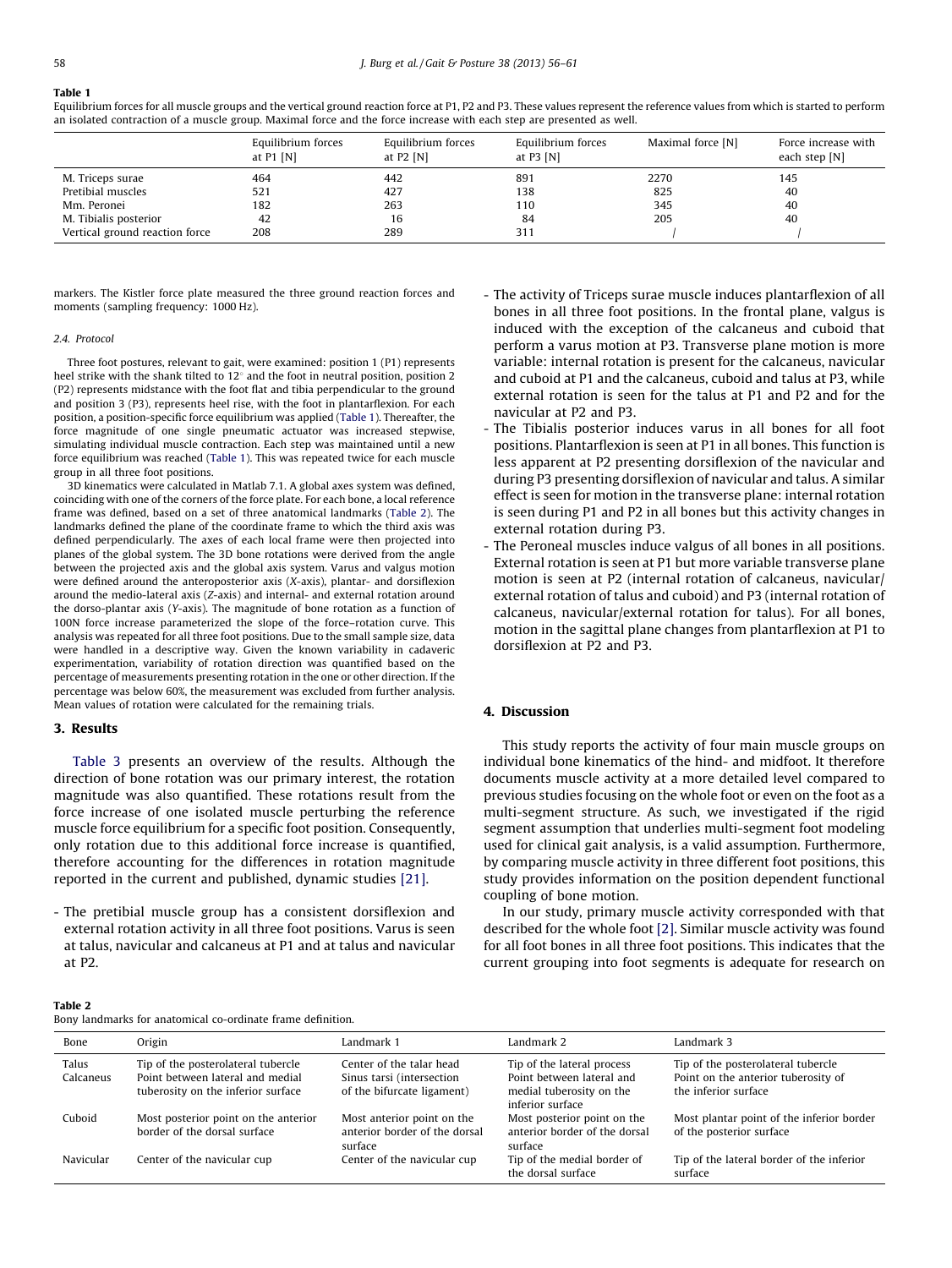#### <span id="page-3-0"></span>Table 3

Results for all muscle contractions and all foot positions tested. Motion around the X-axis is considered valgus (Val, positive value) and varus (Var, negative value). Motion around the Y-axis is considered external rotation (Er, positive value) and internal rotation (Ir, negative value). Motion around the Z-axis is considered dorsiflexion (Df, positive value) and plantarflexion (Pf, negative value). The '%' expresses the percentage of measurements that resulted in the given rotation. Primary muscle activity is reflected in bold.

|                    | P1               |            |               | P <sub>2</sub> |               |                  | P3          |               |            |
|--------------------|------------------|------------|---------------|----------------|---------------|------------------|-------------|---------------|------------|
|                    | $\boldsymbol{X}$ | Y          | Z             | X              | Y             | $\boldsymbol{Z}$ | X           | Y             | Z          |
| Triceps surae      |                  |            |               |                |               |                  |             |               |            |
| Cal rotation       | Val              | Ir         | Pf            | Val            | Ir            | Pf               | Var         | Ir            | Pf         |
| [°/100N]           | 0.69             | $-1.41$    | $-4.83$       | 0.22           | $-0.14$       | $-0.84$          | $-0.21$     | $-0.66$       | $-1.37$    |
| $\%$               | 60               | 90         | 100           | 67             | 89            | 89               | 75          | 88            | 100        |
| Tal rotation       | Val              | Er         | Pf            | Val            | Er            | Pf               | Val         | Ir            | Pf         |
| $[^{\circ}/100N]$  | 4.6              | 0.20       | $-5.66$       | 0.44           | 0.32          | $-0.30$          | 1.7         | $-0.28$       | $-1.74$    |
| $\%$               | 90               | 60         | 90            | 89             | 56            | 78               | 75          | 75            | 63         |
| Nav rotation       | Val              | Ir         | Pf            | Val            | Er            | Pf               | Val         | Er            | Pf         |
| [°/100N]           | 0.84             | $-2.11$    | $-5.93$       | 0.26           | 0.36          | $-0.64$          | 0.74        | 0.60          | $-1.59$    |
| %                  | 80               | 70         | 90            | 78             | 67            | 89               | 75          | 63            | 75         |
| Cub rotation       | Val              | Ir         | Pf            | Val            | Ir            | Pf               | Var         | Ir            | Pf         |
| [°/100N]           | 1.64             | $-4.06$    | $-4.81$       | 0.22           | $-0.17$       | $-0.53$          | $-0.35$     | $-0.94$       | $-1.36$    |
| %                  | 63               | 100        | 100           | 89             | 67            | 89               | 71          | 86            | 71         |
| Pretibial muscles  |                  |            |               |                |               |                  |             |               |            |
| Cal rotation       | Var              | Er         | Df            | Val            | Er            | Df               | Val         | Er            | Df         |
| $[^{\circ}/100N]$  | $-0.06$          | 0.22       | 0.65          | 0.09           | 0.27          | 0.51             | 0.00        | 0.30          | 0.68       |
| $\%$               | 57               | 86         | 71            | 63             | 75            | 100              | 50          | 70            | 90         |
| Tal rotation       | Var              | Er         | Df            | Var            | Er            | Df               | Var         | Er            | Df<br>0.44 |
| $[\degree/100N]$   | $-0.41$<br>67    | 0.45<br>67 | 0.32<br>100   | $-0.50$        | 0.92          | 0.36             | $-0.33$     | 0.51<br>63    |            |
| $\%$               | Var              | Er         | Df            | 100<br>Var     | 71<br>Er      | 100<br>Df        | 63<br>Var   | Er            | 88<br>Df   |
| Nav rotation       | $-0.25$          | 0.26       | 0.73          | $-0.44$        | 0.00          | 0.72             | $-0.29$     | 0.95          | 1.12       |
| [°/100N]<br>$\%$   | 71               | 71         | 86            | 100            | 50            | 100              | 100         | 70            | 100        |
| Cub rotation       | Val              | Er         | Df            | Val            | Er            | Df               | Val         | Er            | Df         |
| $[^{\circ}/100N]$  | 0.06             | 0.65       | 0.82          | 0.18           | 0.35          | 0.46             | 0.15        | 0.66          | 0.65       |
| $\%$               | 80               | 100        | 80            | 63             | 100           | 100              | 90          | 90            | 100        |
|                    |                  |            |               |                |               |                  |             |               |            |
| Peroneal muscles   |                  |            |               |                |               |                  |             |               |            |
| Cal rotation       | Val<br>0.97      | Er<br>0.57 | Pf<br>$-0.17$ | Val<br>0.44    | Ir<br>$-0.27$ | Df<br>0.15       | Val<br>0.49 | Ir<br>$-0.67$ | Df<br>0.13 |
| [°/100N]<br>$\%$   | 90               | 100        | 80            | 89             | 89            | 78               | 90          | 100           | 90         |
| Tal rotation       | Val              | Er         | Pf            | Val            | Er            | Df               | Val         | Er            | Df         |
| $[^{\circ}/100N]$  | 0.41             | 0.34       | $-0.85$       | 0.18           | 0.96          | 0.96             | 0.17        | 0.60          | 0.60       |
| $\%$               | 67               | 89         | 89            | 100            | 71            | 71               | 63          | 75            | 63         |
| Nav rotation       | Val              | Er         | Pf            | Val            | Ir            | Df               | Val         | Ir            | Df         |
| [°/100N]           | 0.91             | 0.62       | $-0.29$       | 0.52           | $-0.19$       | 0.05             | 0.68        | $-0.45$       | 0.12       |
| %                  | 80               | 70         | 90            | 89             | 67            | 56               | 80          | 90            | 60         |
| Cub rotation       | Val              | Er         | Pf            | Val            | Er            | Pf               | Val         | Ir            | Df         |
| $[^{\circ}/100N]$  | 0.53             | 0.64       | $-0.30$       | 0.48           | 0.30          | $-0.14$          | 0.74        | 0.01          | 0.26       |
| $\%$               | 83               | 100        | 67            | 100            | 56            | 56               | 100         | 50            | 90         |
| Tibialis posterior |                  |            |               |                |               |                  |             |               |            |
| Cal rotation       | Var              | Ir         | Pf            | Var            | Ir            | Pf               | Var         | Er            | Pf         |
| $[^{\circ}/100N]$  | $-0.41$          | $-0.63$    | $-0.23$       | $-0.16$        | $-0.07$       | $-0.1$           | $-0.28$     | 0.39          | 0.01       |
| %                  | 88               | 88         | 88            | 78             | 56            | 78               | 100         | 83            | 50         |
| Tal rotation       | Var              | Ir         | Pf            | Var            | Ir            | Pf               | Var         | Er            | Df         |
| $[^\circ/100N]$    | $-0.37$          | $-0.45$    | $-0.29$       | $-0.15$        | $-0.19$       | $-0.09$          | $-0.49$     | 0.29          | 0.09       |
| $\%$               | 57               | 57         | 100           | 100            | 56            | 78               | 100         | 100           | 71         |
| Nav rotation       | Var              | Ir         | Pf            | Var            | Ir            | Df               | Var         | Er            | Df         |
| [°/100N]           | $-0.69$          | $-0.87$    | $-0.37$       | $-0.55$        | $-0.19$       | 0.21             | $-0.43$     | 0.33          | 0.14       |
| $\%$               | 100              | 88         | 63            | 89             | 89            | 78               | 100         | 75            | 75         |
| Cub rotation       | Var              | Ir         | Pf            | Var            | Ir            | Pf               | Var         | Er            | Pf         |
| $[°/100N]$         | $-0.49$          | $-0.77$    | $-0.32$       | $-0.19$        | $-0.11$       | $-0.08$          | $-0.28$     | 0.33          | $-0.23$    |
| $\%$               | 71               | 100        | 86            | 100            | 78            | 89               | 75          | 75            | 63         |

normal and pathological primary muscle activity. The main activity was found to be dorsiflexion, plantarflexion, varus and valgus for contraction of the pretibial muscle group, Triceps surae, Tibialis posterior and Peroneï respectively.

However, secondary muscle activity was more variable and suggested a position dependent, mediolateral decoupling within the mid- and hind foot segments for specific muscle groups:

- For the pretibial muscle group, secondary muscle activity was variable between foot positions: e.g. internal rotation changes in external rotation at P2 and P3. Furthermore, secondary muscle activity resulted in opposite motion of the medial and lateral compartments: e.g. varus activity for all bone structures changes in valgus of the lateral foot compartment and induces opposite motion of calcaneus and cuboid within one foot segment at P2. This muscle activity differed from the external rotation reported in literature [\[26\].](#page-5-0) This relates to the difference between the combined activity of the extensor muscle group in this study, compared to the individual activity of Tibialis anterior reported in literature.

- For Triceps Surae, secondary activity in valgus at P1 and P2 contradicts the anatomy-based activity on the whole foot, i.e. varus and internal rotation [\[1,2\]](#page-4-0). The observed valgus activity was induced by the weight bearing of the heel at P1 and P2. As a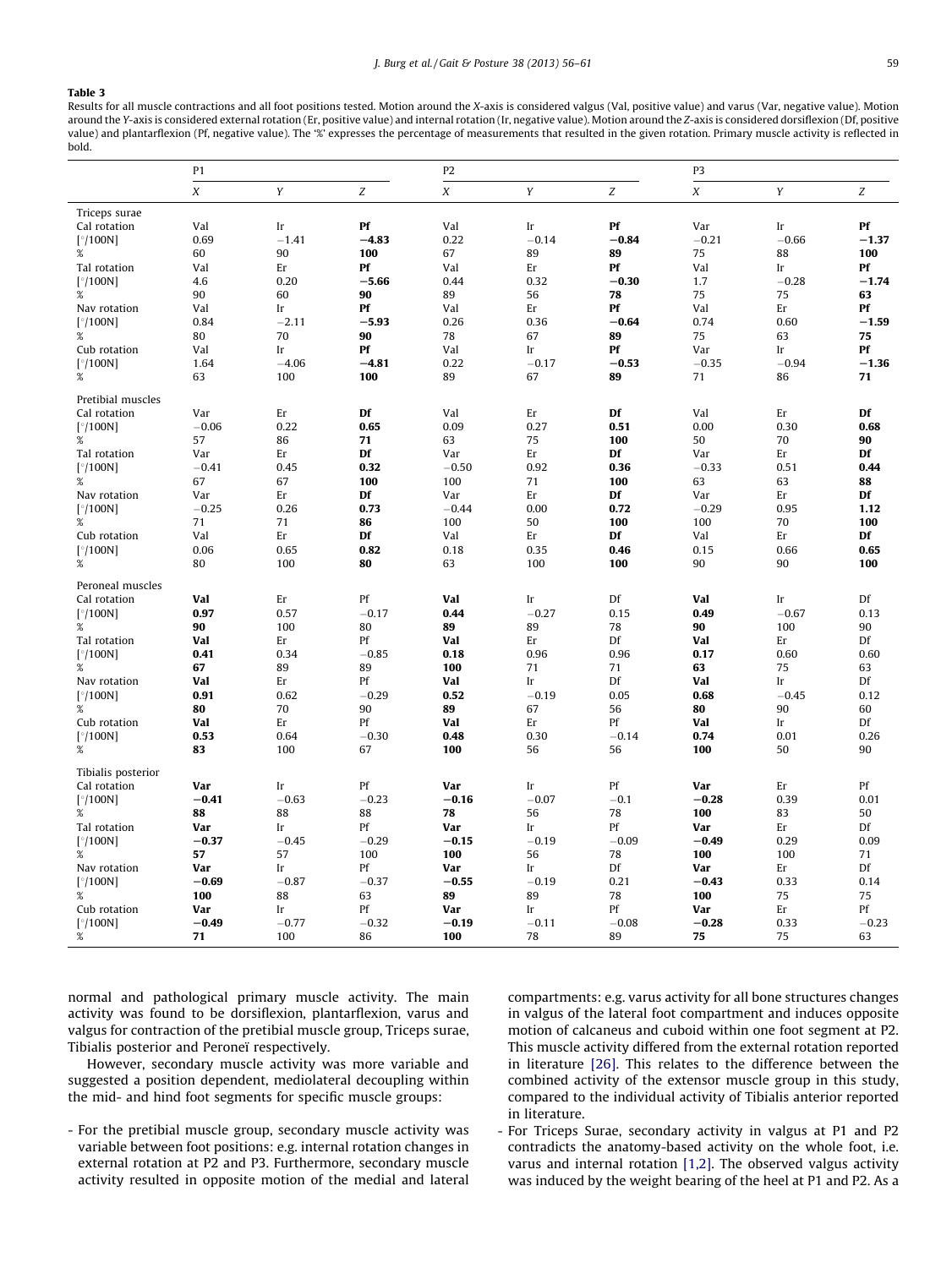<span id="page-4-0"></span>result, the calcaneus was positioned in valgus and directed the insertion of the Achilles tendon more laterally than the subtalar axis. This effect was no longer present at P3, where the heel lost contact with the ground and varus of the calcaneus and cuboid was induced. The medial foot compartment (i.e. talus and navicular) presented an opposite motion. Likewise, for transverse plane motion, external rotation of the talus and navicular was confirmed at P2 but internal rotation was found at the calcaneus and cuboid. This external rotation contrasted the in vitro study of Blackman et al. [\[25\]](#page-5-0) who confirmed plantarflexion, valgus and internal rotation of all bones at P2 and did not observe opposite motion between the lateral and medial compartment.

- For the Tibialis posterior and Peroneï, secondary muscle activity was position dependent, changing from plantarflexion and adand abduction respectively at P1 to dorsiflexion and respectively ab- and adduction at P3. Our results do not agree with the sagittal plane motion, reported in the in vitro study of Niki et al. [\[24\]](#page-5-0) due to altered movement constraints. These authors used a support underneath the foot in all three positions, whereas more natural foot contact without additional support was used in our study.

Based on this analysis, we conclude that for all four studied muscle(group)s, secondary muscle activity induced individual bone motion within segments defined as rigid.

Furthermore, secondary muscle activity of the Triceps surae and the pretibial muscles, induced a functional decoupling between the talus-navicular and the calcaneus-cuboid unit, respectively representing the medial and lateral foot column. This implies that the division of the foot into a rigid hind-, mid, and forefoot should be handled with care, especially in pathologic conditions, where the decoupling of the hind foot (talus and calcaneus) is even more apparent [\[12\]](#page-5-0). Mediolateral decoupling is mainly seen in muscle groups inserting along the anterior and posterior axis and is less pronounced in muscle groups inserting along the medial and lateral axis: Tibialis posterior and Peroneï present widespread attachment regions covering the midfoot bilaterally, therefore restricting mediolateral decoupling. The muscles inserting along the antero–posterior axis have only an indirect effect on the midfoot bones, therefore allowing mediolateral decoupling [2]. Furthermore, our study indicates that foot position influences secondary muscle activity and therefore observed functional decoupling of individual foot bones. This implies that functional foot complexes may vary across the gait cycle. The altered alignment of individual foot bones and the muscle trajectory is responsible: for each position, the foot sole is loaded differently, inducing movements in the direction of least resistance. Therefore, some of our results differ from muscle function described based on muscle trajectory that does not account for the effect of foot position, nor for foot loading. An example of this is the dorsiflexion activity seen with contraction of Peroneï at P2 and P3.

As with all cadaveric studies, there are limitations, intrinsic to the study set-up, including the small number of cadaver specimens, the lack of information on age, gender and body weight. Therefore, care should be taken when generalizing in vitro results to living subjects. Furthermore, intrinsic muscle activity is not incorporated in our simulator set-up. However, previous research reported limited differences in kinematics when comparing a dynamic in vitro study with an invasive in vivo study [\[30\].](#page-5-0) Furthermore, the grouping of the foot bones in a medial and lateral column, instead of a hind- and midfoot, is not feasible within clinical practice due to skin motion artifacts and the practical inability to position three markers on each bony segment of medial and lateral column. Therefore, this study strengthens the importance of future in vitro research on the effect of individual muscle activity on foot bone kinematics. Such in vitro data sets are

essential to develop advanced modeling techniques that can assist in further increasing the accuracy of clinical measurements.

# 5. Conclusion

In conclusion, this study suggests that (1) muscle activity, as previously described for the whole foot, can only be confirmed for primary muscle activity on individual foot segments defined as used in clinical gait analysis. Confirmation of the secondary muscle activity varies depending on the segments studied.

(2) A similar trend is seen when altering foot position. No effect of altered foot position is seen for primary muscle activity, whereas secondary activity is influenced by foot position.

(3) Current use of foot segments is satisfactory to study primary muscle activity. However, for secondary muscle activity, current foot models are limited in accurately describing foot position dependent functional decoupling between the medial and lateral column of the foot.

#### Conflicts of interest

All authors declare there is no conflict of interest in any way. There was no financial and personal relationships with other people or organizations that could inappropriately influence (bias) the submitted work. The funding sources, as stated in the acknowledgements, had no involvement on study design and collection, analysis and interpretation of the data, neither in writing or decision to submit the manuscript for publication.

#### Acknowledgements

This work was funded by the Chair Berghmans-Dereymaeker and the Agency for Innovation by Science and Technology in Flanders (IWT). We thank Dr. Catherine Behets (Université Catholique de Louvain) to supply us with the specimens. We are indebted to Els Vandersteen (H. Hart Hospital, Belgium) for her work in preparing the feet, to Dr. Walter Van Roost (H. Hart Hospital, Belgium) for his assistance in collecting and processing the CT-data. We also thank Ivo Vanderhulst (BMe, Belgium), Pieter Spaepen (Katholieke Hogeschool Kempen, Belgium), Hans Druyts (Custom8, Belgium) and Tom de Wilde (BMe, Belgium) for their technical support.

#### References

- [1] Greene W, Baumhauer J. Netter's orthopaedics. In: Chapter 19: the foot and ankle. Philadelphia, PA: Elsevier Saunders; 2006.
- [2] Sobotta J, Putz R, Pabst R. Sobotta atlas of human anatomy volume 2: thorax, abdomen, pelvis, lower limb. Houten, The Netherlands: Bohn Stafleu van Loghum; 2006.
- Vittore D, Patella V, Petrera M, Caizzi G, Ranieri M, Putignano P, et al. Extensor deficiency: first cause of childhood flexible flatfoot. OMICS 2009;32(1):28.
- [4] Kadaba MP, Ramakrishnan HK, Wootten ME, Gainey J, Gorton G, Cochran GV. Repeatability of kinematic, kinetic, and electromyographic data in normal adult gait. Journal of Orthopaedic Research 1989;7(6):849–60.
- [5] Hunt AE, Smith RM, Torode M, Keenan AM. Inter-segment foot motion and ground reaction forces over the stance phase of walking. Clinical Biomechanics 2001;16(7):592–600.
- [6] Carson MC, Harrington ME, Thompson N, O'Connor JJ, Theologis TN. Kinematic analysis of a multi-segment foot model for research and clinical applications: a repeatability analysis. Journal of Biomechanics 2001;34(10):1299–307.
- [7] Jenkyn TR, Nicol AC. A multi-segment kinematic model of the foot with a novel definition of forefoot motion for use in clinical gait analysis during walking. Journal of Biomechanics 2007;40(14):3271–8.
- [8] Houck JR, Neville CG, Tome J, Flemister AS. Ankle and foot kinematics associated with stage II PTTD during stance. Foot and Ankle International 2009;30(6): 530–9.
- [9] Canseco K, Long J, Marks R, Khazzam M, Harris G. Quantitative characterization of gait kinematics in patients with hallux rigidus using the Milwaukee foot model. Journal of Orthopaedic Research 2008;26(4):419–27.